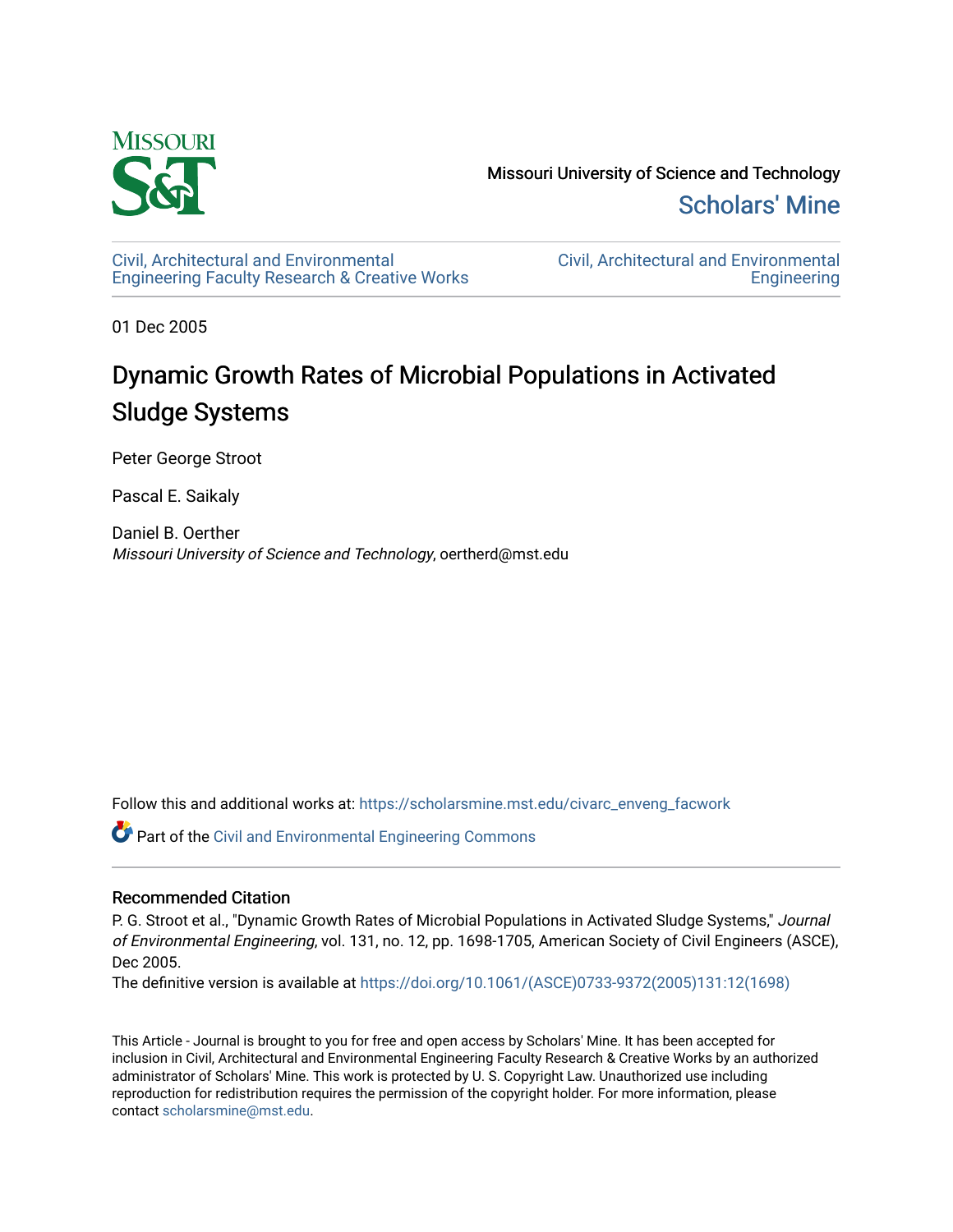## **Dynamic Growth Rates of Microbial Populations in Activated Sludge Systems**

Peter G. Stroot<sup>1</sup>; Pascal E. Saikaly<sup>2</sup>; and Daniel B. Oerther<sup>3</sup>

**Abstract:** Results of mathematical modeling and whole cell 16S ribosomal RNA-targeted fluorescence in situ hybridizations challenge the widely held perception that microbial populations in "steady-state" activated sludge systems share a common net growth rate that is proportional to the inverse of the mean cell residence time. Our results are significant because they encourage bioprocess engineers to appreciate the differences in growth physiology among individual microbial populations in complex mixed microbial communities such as suspended growth activated sludge bioreactor systems.

**DOI:** 10.1061/(ASCE)0733-9372(2005)131:12(1698)

**CE Database subject headings:** Activated sludge; Ecology; Microbes; Biological treatment; Biomass.

#### **Introduction**

The definition of "steady-state" for a suspended growth activated sludge (AS) bioreactor system is based on a materials balance approach and includes no net accumulation of soluble substrate  $(S<sub>S</sub>)$ , particulate substrate  $(X<sub>S</sub>)$ , nor particulate biomass  $(X<sub>B</sub>)$  after a period equal to three times the mean cells residence time (MCRT). In practice, steady-state is achieved by maintaining uniform operating conditions resulting in consistent process performance (i.e., the continuous removal of growth limiting resources and a constant level of total biomass). Under the steady-state assumption, all of the individual microbial populations inhabiting an AS system demonstrate the same net growth rate that is proportional to the inverse of the MCRT. This mathematical identity leads to the perception that the structure of the microbial community inhabiting an activated sludge system is unchanging (i.e., "stable"). Recent developments in modeling approaches and molecular biology-based tools to identify and quantify microbial populations provide new opportunities to challenge this perception.

For example, Huisman and Weissing (1999, 2000, 2001) showed that competition for growth limiting nutrients produces oscillations in the abundance of individual bacterial populations carrying out identical functions in chemostat-type bioreactors. Sommer (1985) demonstrated a similar oscillatory behavior in chemostat-type bioreactors treating pulses of influent nutrients.

Note. Discussion open until May 1, 2006. Separate discussions must be submitted for individual papers. To extend the closing date by one month, a written request must be filed with the ASCE Managing Editor. The manuscript for this paper was submitted for review and possible publication on January 22, 2004; approved on January 25, 2005. This paper is part of the *Journal of Environmental Engineering*, Vol. 131, No. 12, December 1, 2005. ©ASCE, ISSN 0733-9372/2005/12-1698– 1705/\$25.00.

Although uniform operating conditions resulted in consistent process performance including continuous removal of total substrate and a constant level of total biomass, the levels of biomass attributed to individual bacterial populations experienced variation.

The application of 16S ribosomal RNA-targeted tools has been used to qualitatively describe dynamic changes in the composition of microbial communities in AS systems (Kaewplpat and Grady 2002) as well as in anaerobic digester systems (Fernandez et al. 1999; Zumstein et al. 2000). Despite the report of consistent process performance due to uniform operating conditions, the prevalence of individual microbial populations as determined using 16S rRNA fingerprinting techniques demonstrated variation in the structure of the microbial communities over time suggesting dynamic growth rates for individual microbial populations.

In the current study, we used mathematical modeling and quantitative whole cell 16S rRNA-targeted fluorescence in situ hybridizations (FISH) to predict and experimentally determine the in silico and in situ net growth rates of individual microbial populations in AS systems during start-up to steady-state conditions. The results reported herein challenge the perception that the net growth rate of microorganisms in an AS system reach a "steady state" value after three times the MCRT. Furthermore, an alternative approach is suggested to reconcile traditional theory and our results.

#### **Materials and Methods**

#### *Model Development*

The model developed in this study is based on mass balance equations for growth limiting nutrients and heterotrophic bacterial populations using the conventional, completely mixed AS bioreactor configuration. In developing the model the following assumptions were made:  $(1)$  the growth limiting nutrients are consumed by all of the different heterotrophic bacterial populations; (2) competition is only for complementary nutrients i.e., nutrients that have metabolically independent requirements for growth, such as ammonium ion and phosphate ion); (3) the

**1698** / JOURNAL OF ENVIRONMENTAL ENGINEERING © ASCE / DECEMBER 2005

<sup>&</sup>lt;sup>1</sup>Assistant Professor, Dept. of Civil and Environmental Engineering, Univ. of South Florida, Tampa, FL 33620-5350. <sup>2</sup>

<sup>&</sup>lt;sup>2</sup>PhD Candidate, Dept. of Civil and Environmental Engineering, Univ. of Cincinnati, Box 210071, Cincinnati, OH 45221-0071. <sup>3</sup>

<sup>&</sup>lt;sup>3</sup>Assistant Professor, Dept. of Civil and Environmental Engineering, Univ. of Cincinnati, Box 210071, Cincinnati, OH 45221-0071 (corresponding author).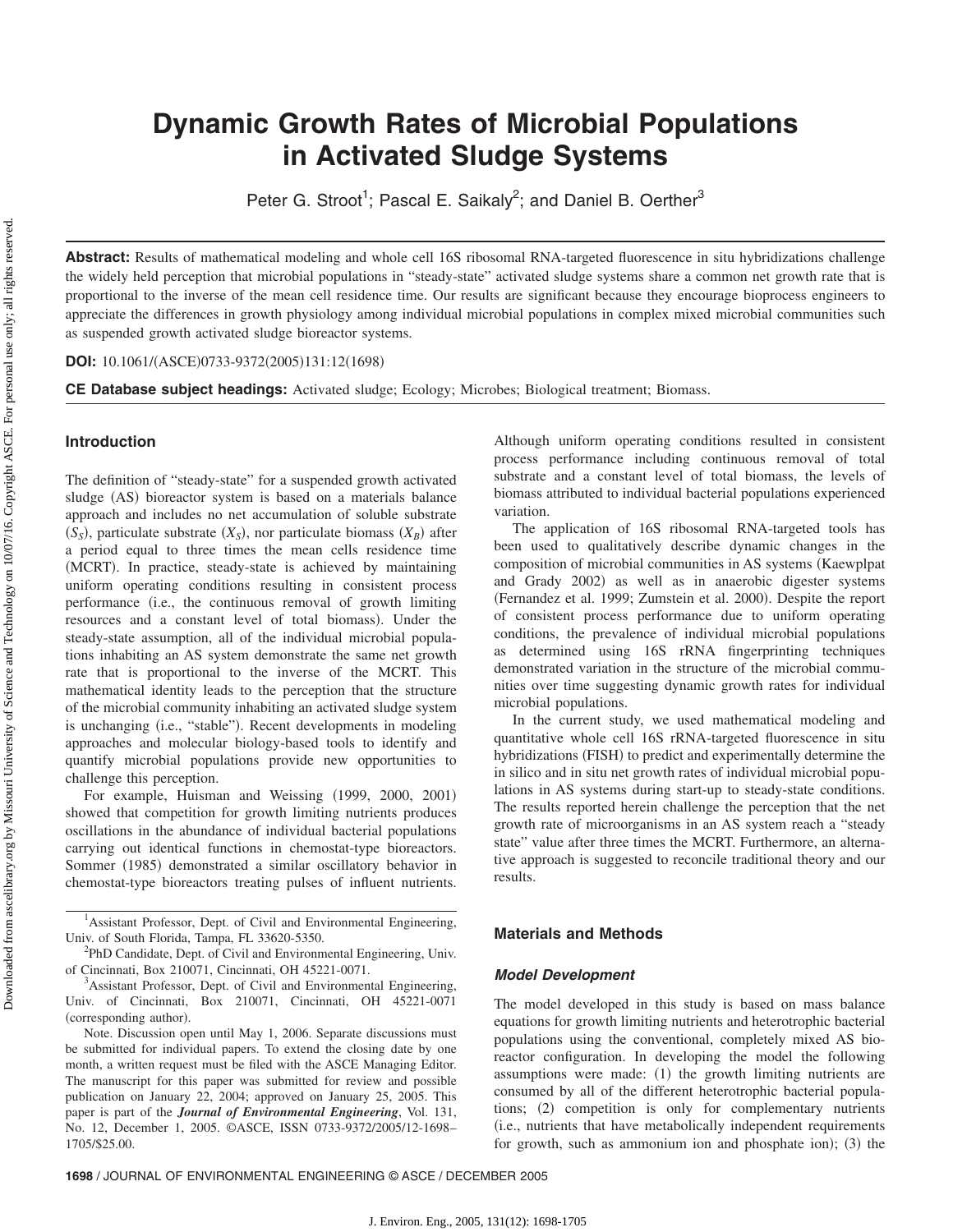| Population | Half saturation constant, $K_s$ , mg/L |            |            | Yield coefficient, Y |            |            |
|------------|----------------------------------------|------------|------------|----------------------|------------|------------|
|            | Nutrient 1                             | Nutrient 2 | Nutrient 3 | Nutrient 1           | Nutrient 2 | Nutrient 3 |
|            | 12.00                                  | 3.60       | 10.80      | 0.42                 | 0.21       | 0.12       |
| ∠          | 10.80                                  | 12.00      | 3.60       | 0.24                 | 0.21       | 0.17       |
|            | 9.24                                   | 9.12       | 12.84      | 0.83                 | 0.10       | 0.12       |

system has an ideal clarifier with assumed zero volume; and (4) the hydraulic retention time (HRT) is constant at 0.5 day.

The model was developed to describe the competition of  $N=3$  heterotrophic bacterial populations competing for  $K=3$ complementary growth limiting nutrients:

$$
\left(\frac{dS_j}{dt}\right)V = Q_{\text{in}}S_{j0} - Q_eS_j - \sum_{i=1}^{N} \frac{\mu_i(S_1, \dots, S_K)X_iV}{Y_{ji}} \quad \text{for } j = 1, \dots, K
$$
\n(1)

$$
\left(\frac{dX_i}{dt}\right)V = \mu_i(S_1, \dots, S_K)VX_i - Q_wX_i - b_iX_iV \quad \text{for } i = 1, \dots, N \quad (2)
$$

where  $j$ =nutrients;  $i$ =microbial populations;  $S_{j0}$ =influent concentration of nutrient *j*;  $S_j =$ effluent concentration of nutrient *j*;  $Q_{\text{in}}$ =influent flow rate;  $Q_e$ =effluent flow rate;  $Q_w$ =waste flow rate;  $Y_{ji}$ = yield coefficient of bacterial population *i* for nutrient *j*; *V*= volume of the completely mixed reactor;  $\mu_i$ = specific growth rate of bacterial population  $i$ ;  $X_i$ =concentration of bacterial population *i*; and  $b_i$ = first order decay rate for bacterial population *i*.

We assumed that the specific growth rate is given by the noninteractive Monod model for growth on complementary nutrients. The use of the noninteractive Monod model to describe bacterial growth is well established (Tilman 1977; Baltzis and Fredrickson 1988; Huisman and Weissing 1999). The noniteractive form of the Monod model is based on the assumption that the specific growth rate of each bacterial population is only limited by a single growth-limiting nutrient (i.e., the noninteractive Monod is a switching function where the identity of the growth-limiting nutrient might change as environmental conditions  $[S_1, \ldots, S_K]$ change). Therefore  $\mu_i$  will be equal to the lowest value in Eq. (3)

$$
\mu_i(S_1, \dots, S_K) = \min\left(\frac{\hat{\mu}_i S_1}{K_{1i} + S_1} \cdots \frac{\hat{\mu}_i S_K}{K_{Ki} + S_K}\right) \quad \text{for } i = 1, \dots, K \quad (3)
$$

where  $\hat{\mu}_i$ =maximum specific growth rate for bacterial population *i*;  $K_{1i}$ = half saturation constant of bacterial population *i* on growth-limiting nutrient 1; and  $K_{Ki}$ =half saturation constant of bacterial population *i* on growth-limiting nutrient *K*. All simulations were performed using *Berkeley Madonna Version 8.0.1* (Macey et al. 2000) employing a fourth-order Runge-Kutta numerical approximation with a fixed time step of 0.0625 day.

The kinetic parameters (half saturation constant,  $K_s$ , maximum specific growth rate,  $\mu_i$ , decay rate, *b*, and yield coefficient, *Y*) were selected to be similar to values reported in the literature (Henze et al. 1987, 1988, 1995; Gujer et al. 1998). For simplification, we assumed a constant maximum specific growth rate of 24 day−1 for all populations. However, the half saturation constants and the yield coefficients are different for various combinations of bacterial populations and growth-limiting nutrient (Table 1). A first order decay rate of 0.25 day<sup>-1</sup> was chosen for all heterotrophic bacterial populations.

#### *Experimental Methods*

Two, 4-L sequencing batch reactors were operated for a minimum of three MCRT. The reactors were seeded with mixed liquor collected from the Mill Creek Wastewater Treatment Plant, Metropolitan Sewer District of Greater Cincinnati that treats approximately 130 million gallons of municipal sewage per day using two parallel conventional activated sludge systems. Reactor A was operated with three cycles per day, while Reactor B was operated with two cycles per day. The reactors differed in target MCRT, feed strategy, idle phase, and HRT as shown in Table 2. Both reactors were fed a fresh acetate minimal media prepared daily. The feed for the reactors contained per liter of water: 0.85 g CH<sub>3</sub>COONa·3 H<sub>2</sub>O, 0.15 g NH<sub>4</sub>Cl, 0.066 g KH<sub>2</sub>PO<sub>4</sub>, 0.09 g  $MgSO_4$  · 7 H<sub>2</sub>O, 0.01 g CaCl<sub>2</sub> · 2 H<sub>2</sub>O, 0.01 g Na<sub>2</sub>S<sub>2</sub>O<sub>3</sub> · 5 H<sub>2</sub>O, 0.001 g yeast extract, 5 g NaHCO<sub>3</sub>, and 0.3 mL nutrient solution (van Groenestijn et al. 1989). Samples were taken from the reactors for physical and microbiological analyses. Suspended solids (SS) and volatile suspended solids (VSS) were determined according to standard methods (APHA/AWWA/WEF 1998). For the microbiological analysis, 2 mL-samples were removed, centrifuged at  $12,200 \times g$ , and the supernatant was decanted. The FISH samples were fixed for 24 h at room temperature in 4%  $(w/v)$  paraformaldehyde prepared in  $1 \times PBS$  (130 mM NaCl and 10 mM sodium phosphate buffer adjusted to pH 7.0). Subsequently, the samples were stored in a  $50\%$  (V/V) mixture of ethanol and  $1\times$ PBS (pH 7.0) at  $-20^{\circ}$ C (Oerther et al. 2000).

The oligonucleotide probe for FISH was conjugated with the cyanine dye, Cy3, before purification with an oligonucleotide probe purification cartridges (MegaBases, Inc., Evanston, Ill.). The fluorescently labeled probe, S-G-Acin-0659-a-A-24 (5' CTGGAATTCTACCATCCTCTCCCA), was diluted to 50 mg L<sup>-1</sup> with H<sub>2</sub>O, and stored in 50- $\mu$ L aliquots at −20°C in the dark (Oerther et al., unpublished).

Prior to FISH, all fixed samples were sonicated for floc disaggregation and homogenization. The samples were sonicated three times for 1 min each at the maximum setting on a

**Table 2.** Operating Conditions for Laboratory-Scale Reactors A and B

|                                                              | Reactor |       |
|--------------------------------------------------------------|---------|-------|
|                                                              | A       | В     |
| Reactor volume (L)                                           | 3.00    | 3.000 |
| $HRT$ (day)                                                  | 0.50    | 0.625 |
| Target MCRT (day)                                            | 2.00    | 4.000 |
| Settle time (h)                                              | 0.75    | 0.750 |
| Decant time (h)                                              | 0.25    | 0.250 |
| React time including feed time (h)                           | 7.00    | 4.000 |
| Feed time (h)                                                | 0.17    | 3.750 |
| Idle time (h)                                                | 0.00    | 7.000 |
| Wasting frequency using Garrett strategy $(\text{day}^{-1})$ | 1.00    | 1.000 |

JOURNAL OF ENVIRONMENTAL ENGINEERING © ASCE / DECEMBER 2005 / **1699**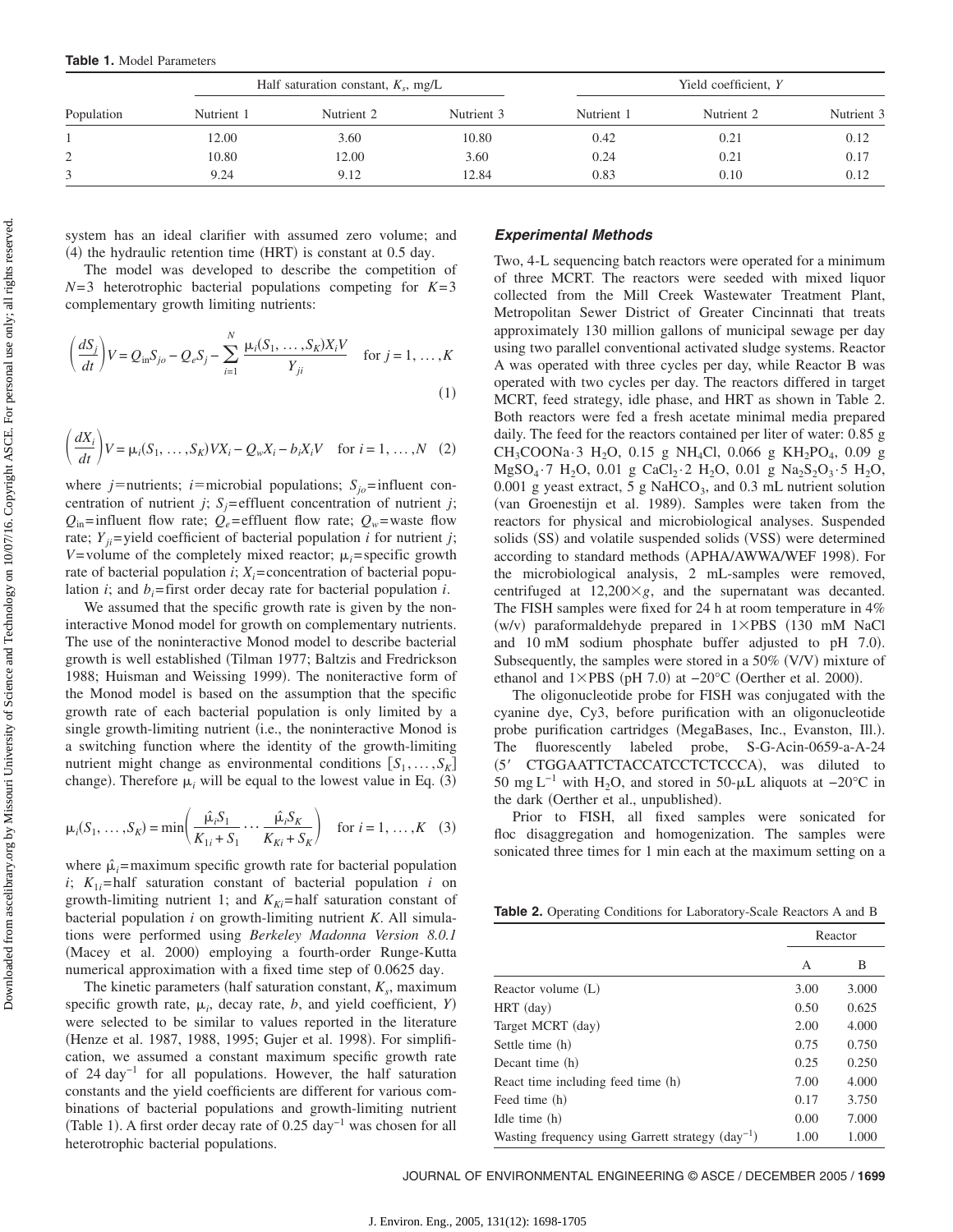

Fig. 1. Results of model simulations. Total biomass (solid line) and total effluent growth limiting substrate  $(\times)$  for a reactor operated at a MCRT of 2 days (A) and 4 days (B). Biomass levels for Population 1 (?), Population 2 (O), and Population 3 (?) for a reactor operated at a MCRT of 2 days (C) and 4 days (D). Comparing net growth rates for Population 1 (?), Population 2 (O), and Population 3 (?) with the inverse of the MCRT (solid line) for a reactor operated at a MCRT of 2 days  $(E)$  and 4 days  $(F)$ .

Tekmar-Dohrmann model TM 130 PB sonicator and then cooled to −20°C after each sonication. These samples were applied in a sample well on a heavy Teflon coated (HTC) microscope slide (Cel-Line Associates, New Field, N.J.) and air-dried. After dehydration with an increasing ethanol series  $[50, 80, 95\%$  (v/v) ethanol, 1 min each], each sample well was covered with 16  $\mu$ L of hybridization buffer [20% (v/v) formamide, 0.9 M NaCl, 100 mM Tris HCl (pH 7.0), 0.1% sodium dodecyl sulfate (SDS)]. Fluorescently labeled oligonucleotide probe,  $2 \mu L$  (100 ng), was added to each well of the microscope slide. Hybridizations were conducted in a moisture chamber for 2 h, in the dark, at 46°C. The slides were washed for 30 min at 48°C with 50 mL of prewarmed wash solution [215 mM NaCl, 20 mM Tris HCl (pH 7.0), 0.1% SDS, and 5 mM ethylenediaminetetraacetic acid (EDTA)]. Samples were counterstained with ice-cold, fresh 4', 6-diamidino-2-phenylindole dihydrochloride (DAPI) staining solution (0.2 mg DAPIL-1) for 1 min, rinsed with water, and rapidly air-dried. Fixed, hybridized cells were mounted with Cargille immersion oil (Type FF, Cedar Grove, N.J.) and a cover slip.

Probe conferred fluorescence was visualized with a Nikon Microphot epifluorescence microscope (Eclipse E600), and digital images were captured using a Spot-2 charge coupled device (CCD) camera. Digital images were manipulated using

*MetaMorph* (version 4.6, Universal Imaging Corp., Downington, Pa.) imaging software.

Cells identified by probe-conferred fluorescence were counted relative to DAPI stained cells in the following manner. For each sample, *Acinetobacter* spp. cells were counted within 10 clusters of approximately 100 cells each. Thus a total of approximately 1,000 DAPI stained cells were counted for each sample.

#### **Results and Discussion**

#### *Model Results*

Using the model described above, we considered three heterotrophic bacteria populations competing for three growthlimiting nutrients in AS bioreactors operated with an MCRT of 2 or 4 days. For each in silico experiment, representative results of model simulations are reported in Fig. 1. Uniform operating conditions resulted in consistent process performance with a continuous removal of nutrients and a constant level of total biomass for both MCRT [Figs. 1(a and b)]. Therefore the in silico systems met the traditional definition of "steady-state" for a suspended growth AS bioreactor. Despite

**1700** / JOURNAL OF ENVIRONMENTAL ENGINEERING © ASCE / DECEMBER 2005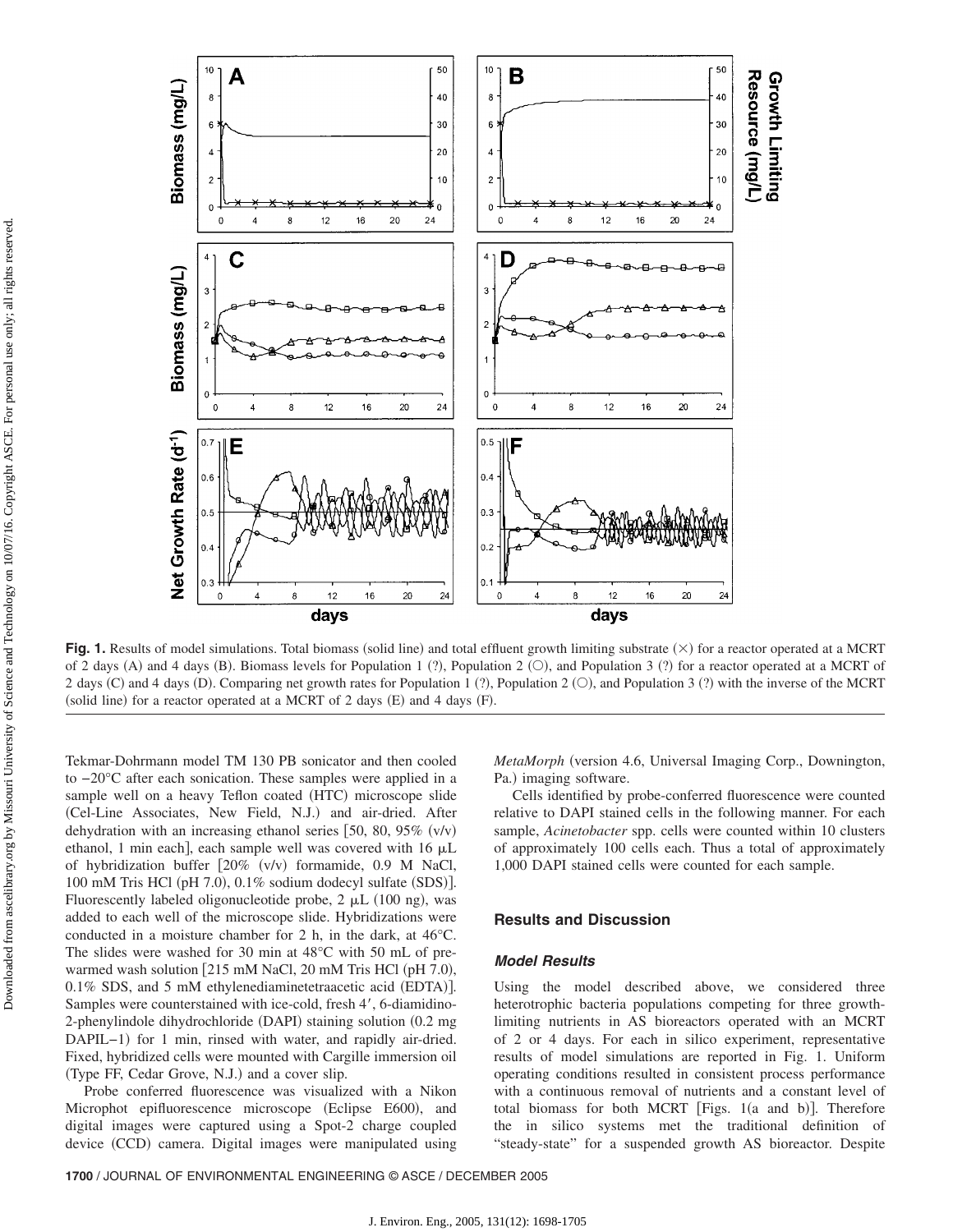"steady-state" conditions, the levels of biomass attributed to individual bacterial populations experienced variation for both MCRT [Figs. 1(c and d)]. The oscillatory behavior observed for the individual bacterial populations are the result of disequilibrium conditions that are generated by the competition process itself (i.e., no external disturbance). A sensitivity analysis of the in silico results including changing the time step for numerical integration demonstrated that the results reported in Fig. 1 are not due to an unstable numerical approach. For each in silico experiment, the results of the net growth rate for each bacterial population at the two MCRT are shown in Figs. 1(e and f). The net growth rate of each population oscillates in a range of values that have a mean equal to the inverse of the MCRT. All representative results reported in Fig. 1 demonstrated a consistent pattern of oscillations for a period of 10,000 days (results not shown), despite the fact that the values of  $\hat{\mu}_i$  used in this study are not typical of activated sludge models. Nevertheless, values of maximum specific growth rate between 17 and 100 day−1 were reported in the literature for some organisms (Madigan et al. 2003). Moreover, we did run the simulations for values of  $\hat{\mu}_i$  between 5 and 24 day<sup>-1</sup> and the results showed similar trends as in Fig. 1 (data not shown).

To our knowledge, this is the first model that demonstrates that the structure of the bacterial community in a suspended growth AS bioreactor system can demonstrate dynamic growth rates despite maintaining uniform operating conditions and demonstrating consistent process performance. The validity of the results of our in silico experiments are supported by several recent studies of laboratory-scale bioreactors, which show experimentally that the bacterial community composition is dynamic in bioreactors operated to encourage stable conditions (Fernandez et al. 1999; Kaewplplat and Grady 2002).

For example, Kaewplpat and Grady (2002) used denaturing gradient gel electrophoresis (DGGE) targeting 16S rDNA to document changes in the structure of the bacterial community inhabiting a laboratory-scale activated sludge system operated using uniform conditions. The results of their DGGE analyses showed that the structure of the bacterial community within parallel treatment systems was highly dynamic despite efforts to operate the parallel systems using identical uniform conditions. In similar work, Fernandez and co-workers (1999) reported fluctuations in the structure of the microbial community in functionally stable methanogenic bioreactors operated for a period of 605 days. The experimental results reported in these two studies suggest that the structure of the microbial community can be dynamic even when consistent process performance is observed and uniform operating conditions are employed.

We suggest that our model offers an explanation for these observations. According to our simulations, the total community biomass is constant even though the levels of individual bacterial populations are dynamic. This constant total community biomass could explain consistent process performance even though the levels of individual bacterial populations are dynamic. Despite the fact that our model addresses an important concept, namely competition and its significant role in dynamic growth rates of individual microbial populations, it has at least two limitations that should be considered. First, the model is developed to study competition of bacterial populations within one functional group of microorganisms, namely, "aerobic heterotrophs." However, activated sludge systems often support the growth of multiple functional groups including denitrifying heterotrophs, nitrifying autotrophs, and phosphorous accumulating organisms. Therefore the model presented herein should be expanded to consider competition of bacterial populations among different functional

groups. Second, this study focused on the effects of competition within a single trophic level (bacteria). Effects of competition in the presence of higher trophic levels, ciliates (predators), and carnivores (top predators) should also be considered. Third, the composition of the influent wastewater as described in the current model is composed of complementary nutrients. However, wastewater treatment systems typically contain a variety of growth limiting resources including substitutable and complementary nutrients as well as energy substrates such as organics and dissolved oxygen. Examples of substitutable resources are the ammonium ion and amino acids. Both can be used as a nutrient source for nitrogen. Examples of complementary resources are nitrogen and phosphorus. To our knowledge there is no theoretical or experimental study that describes simultaneous growth limitation by substitutable or complementary nutrients as well as energy substrates. In the future, the model presented herein should be expanded to examine such combinations of growth limiting resources.

#### *Experimental Results*

The proportion of individual cells of *Acinetobacter* spp. was measured in two reactors using FISH with an oligonucleotide probe as compared to total cells visualized with DAPI stain. Representative images of FISH with samples from Reactor B are shown in Fig. 2. The number of cells of *Acinetobacter* spp. in Reactor B was higher on Day 12 (Fig. 2, C) as compared to the number observed on Days 8 and 10 (Figs. 2, A and B, respectively). Occasionally flocs with high levels of *Acinetobacter* spp. cells that appeared to be microcolonies of a single cell type were observed on Day 6 for Reactor A (not shown) and Day 12 for Reactor B (Fig. 2, D). *Acinetobacter* cells were enumerated in samples removed from both reactors, and their abundance throughout the experiment is shown in Fig. 3. Steady state operation, defined as constant operating conditions for a period of three times the MCRT, was achieved on Day 6 for Reactor A and Day 12 for Reactor B. Despite consistent process performance, large shifts in the abundance of *Acinetobacter* cells were observed on Days 5 and 6 for Reactor A and on Day 12 for Reactor B.

Experimental results for both reactors are reported in Fig. 3. Uniform operating conditions resulted in consistent process performance with a continuous removal of nutrients and an approximately constant level of total biomass for both MCRT [Figs. 3(a and b)]. Despite "steady-state" conditions, the levels of biomass attributed to individual bacterial populations experienced variation for both MCRT [Figs.  $3(c \text{ and } d)$ ]. The product of the proportion of the number of individual cells of *Acinetobacter* spp. to the number of total cells visualized with DAPI stain and the VSS of samples from both reactors is shown in Figs. 3(c and d). Reactor A demonstrated a 300% increase in the level of biomass attributed to *Acinetobacter* cells from Day 5 to 6 followed by a 90% decrease from Day 6 to 7. Reactor B had a 75% decrease from Day 4 to 5 and a 540% increase from Day 10 to 12. This increase does not take into account the high levels of Acinetobacter spp. observed in occasional flocs (Fig. 2, D). The presence of these microcolonies suggests that the proportion of *Acinetobacter* spp. may be even greater in Reactor B at Day 12.

The level of *Acinetobacter* spp. biomass in the reactors was used to calculate the net growth rate of *Acinetobacter* spp., and these in situ growth rates are compared to the inverse of the MCRT in Figs. 3(e and f). According to the Garret strategy, the MCRT was calculated using the level of VSS from the previous sampling time as the concentration of the biomass in the wasted

JOURNAL OF ENVIRONMENTAL ENGINEERING © ASCE / DECEMBER 2005 / **1701**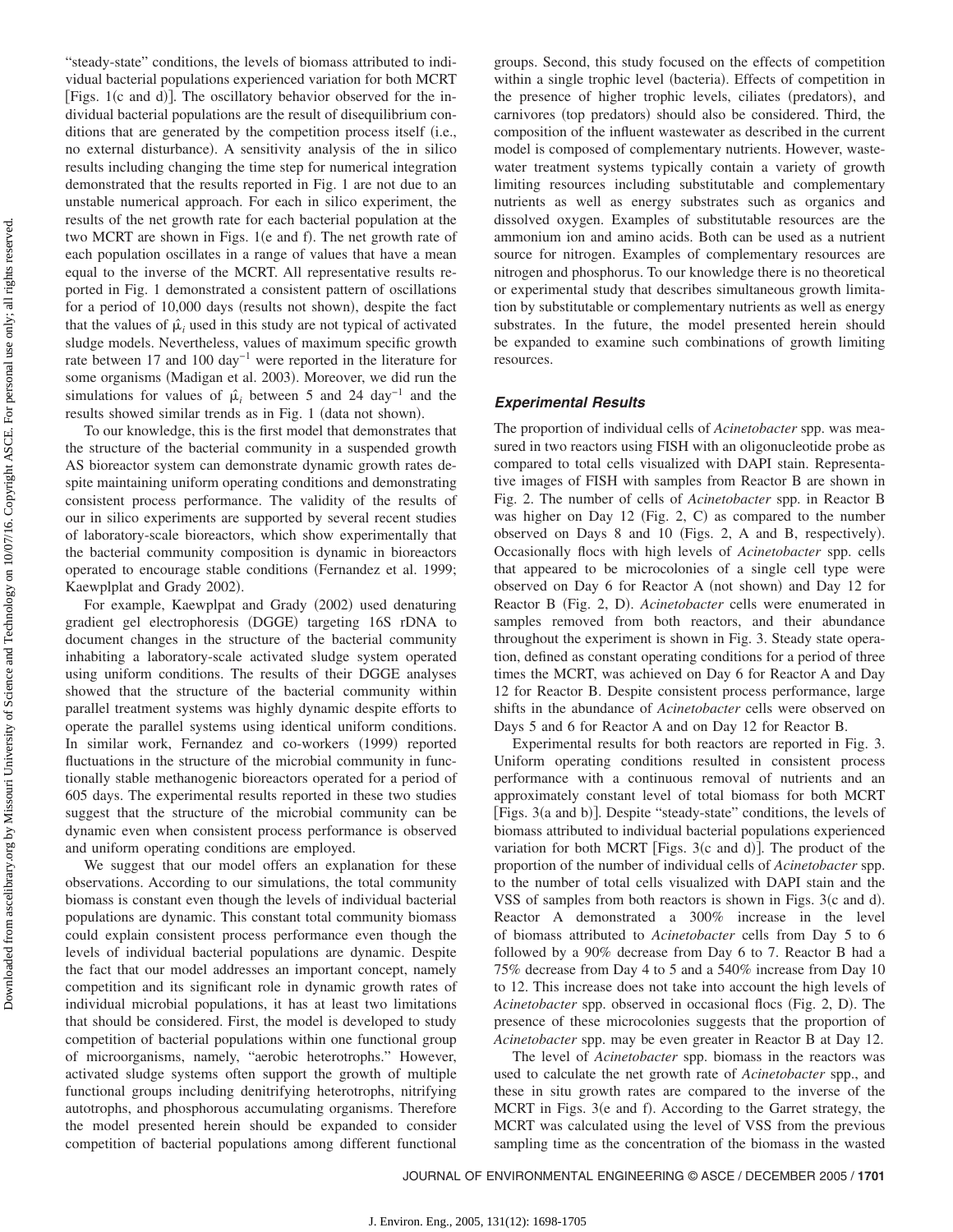

Fig. 2. (Color) Representative images of whole cell FISH using a Cy3 labeled probe designed to target the genus *Acinetobacter* (red) and DAPI stain (blue) for Reactor B for Day 8 (A), Day 10 (B), and Day 12 (C and D). The size bar for images A, B, and C is 5  $\mu$ m. The size bar for image D is  $20 \mu m$ .

sludge whereas sludge loss through the effluent was calculated using an average effluent biomass concentration of 20 mg  $L^{-1}$ . Net growth rates of *Acinetobacter* spp. biomass which are lower than the inverse of the MCRT were observed for multiple sampling points. This result indicated that *Acinetobacter* spp. were growing slowly or not at all and should eventually wash out according to traditional AS theory. Although the in situ net growth rate of *Acinetobacter* spp. in Reactor A was often below the growth rate predicted by the inverse of the MCRT for Days 7–20, they were never washed out of the system. Reactor B often demonstrated a net growth rate for *Acinetobacter* spp. below the growth rate predicted by the inverse of the MCRT from Days 1–10. At these low and even negative net growth rates, washout or loss of a microbial population due to decay is expected, but the *Acinetobacter* spp. biomass net growth rate increased substantially on Day 12. Net growth rates that exceed the values predicted from the inverse of the MCRT are not easily explained by traditional AS theory. The net growth rate of *Acinetobacter* spp. cells significantly exceeded the growth rates predicted by the inverse of the MCRT on Days 5, 6, 20, and 22 in Reactor A and on Day 12 in Reactor B.

Our experimental results document variable in situ net growth rates for *Acinetobacter* spp. in laboratory-scale AS bioreactor systems demonstrating consistent process performance using uniform operating conditions. Although our experimental results and the results of our model simulations are in agreement with the observations previously reported in the literature (Fernandez et al. 1999; Kaewplplat and Grady 2002), our experimental results

suffer from at least three limitations. First, the experimental procedure used to enumerate individual cells of *Acinetobacter* spp. was only based upon counting approximately 1,000 cells for each sampling point. Although this number represents a practical upper limit to the throughput possible using conventional epifluorescence microscopy, the number of cells present in the AS systems was significantly larger. Therefore sampling error due to small sample size is a problem in our study as it is often a problem in studies using FISH to enumerate individual cells of a phylogenetically defined microbial population. Second, it is unclear if the group of bacteria that are identified by the 16S rRNA-targeted oligonucleotide hybridization probe represent a "bacterial population" as envisioned for the model. The definition of bacterial population for the model is a group of metabolically identical microorganisms sharing the same kinetic parameters; whereas 16S rRNA-targeted oligonucleotide hybridization probes target groups of phylogenetically related microorganisms. Because 16S rRNA phylogeny and kinetic parameters are not matched on a one-to-one basis, we would suggest that it is infeasible to develop a 16S rRNA-targeted oligonucleotide hybridization probe to track a single "bacterial population" as described in the model. Third, even the simple laboratory-scale activated sludge bioreactor systems experimentally tested in this study are significantly more complex when compared to a model containing three bacterial populations competing for three growth limiting nutrients. Therefore we suggest that the comparison between the experimental system and the model should be viewed as an analogy instead of an identity i.e., the trends observed in the model are similar and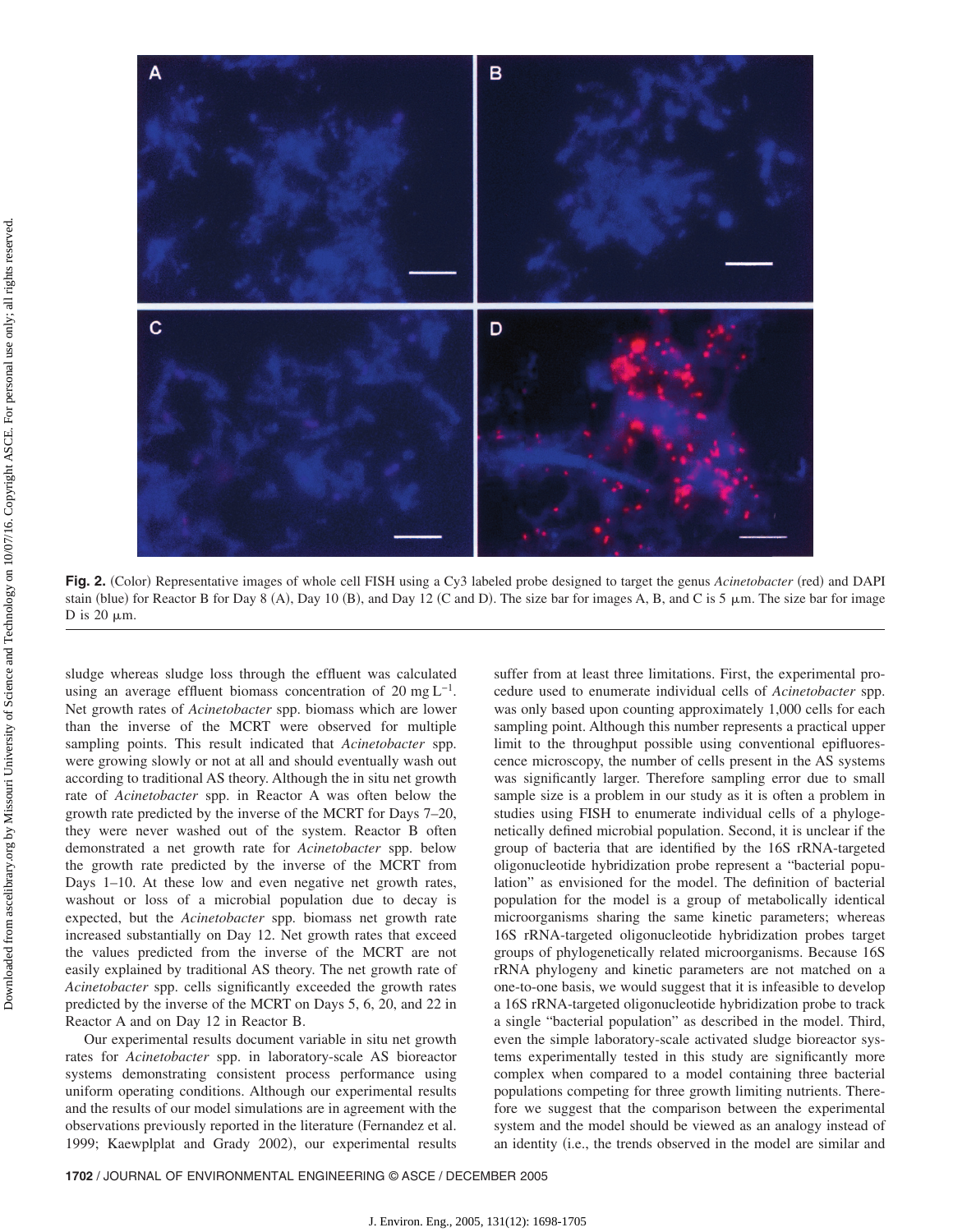

Fig. 3. Results of experimental studies. Total biomass (solid line) and effluent chemical oxygen demand  $(\times)$  for a reactor operated at a MCRT of 2 days (A) and 4 days (B) where error bars represent standard deviation of replicate measurements. Biomass levels for *Acinetobacter* spp. (?) for a reactor operated at a MCRT of 2 days (C) and 4 days (D) where error bars represent the combination of standard deviation of cell counts and the variation of VSS measurements following the law of propagation of error. Comparing net growth rates for *Acinetobacter* spp. (?) with the inverse of the MCRT (solid line) for a reactor operated at a MCRT of 2 days (E) and 4 days (F) where error bars represent the combination of standard deviation of cell counts and the variation of VSS measurements following the law of propagation of error.

consistent with the trends observed in the experimental data suggesting a potential correlation that deserves further study). Despite the limitations, we suggest that collectively the in silico and in situ results reported in this paper work towards helping improve our insight that microbial populations inhabiting suspended growth AS bioreactor systems do not share a common net growth rate that is proportional to the inverse of the MCRT.

To accommodate the differences in net growth rates among individual microbial populations, we propose that the relationship among net growth rates of individual microbial populations in activated sludge systems can be described using the following equation:

$$
\frac{V}{\Delta t} \cdot \sum_{i=1}^{n} (\Delta X_i) = \sum_{i=1}^{n} (\text{net growth}_i X_i) - Q_e \sum_{i=1}^{n} (\Delta X_{i,e})
$$

$$
-Q_w \sum_{i=1}^{n} (\Delta X_{i,w}) \quad \text{for } i = 1, ..., N \tag{4}
$$

where  $i$ =microbial populations;  $X_i$ =concentration of bacterial

population *i*;  $X_{i,e}$ =effluent concentration of bacterial population *i*;  $X_{i,w}$ =waste concentration of bacterial population *i*;  $Q_e$ =effluent flow rate,  $Q_w$ =waste flow rate; and *V*=volume of the completely mixed reactor.

For "steady state" conditions, the left-hand side of Eq. (4) goes to zero. Although the bulk biomass levels will not change under nonsteady state conditions, the levels of the individual microbial populations are not assumed to be static. This is important because under nonsteady state conditions or when the reactors are perturbed, the bacterial community structure as well as the performance of the reactors is impacted. In this situation, the overall performance of the reactor will be determined by the redundancy of the species having important stabilizing roles, as well on the ability of the species to respond differently to perturbations. In this situation the change in balance between the microbial populations will influence the overall kinetics in contaminant removal and a modified equation such as the one presented in Eq. (4) that captures this change will better describe the performance of the reactors under perturbed conditions. Thus the requirement for net growth rate to remain proportional to the inverse of the MCRT is

Downloaded from ascelibrary org by Missouri University of Science and Technology on 10/07/16. Copyright ASCE. For personal use only; all rights reserved Downloaded from ascelibrary.org by Missouri University of Science and Technology on 10/07/16. Copyright ASCE. For personal use only; all rights reserved.

JOURNAL OF ENVIRONMENTAL ENGINEERING © ASCE / DECEMBER 2005 / **1703**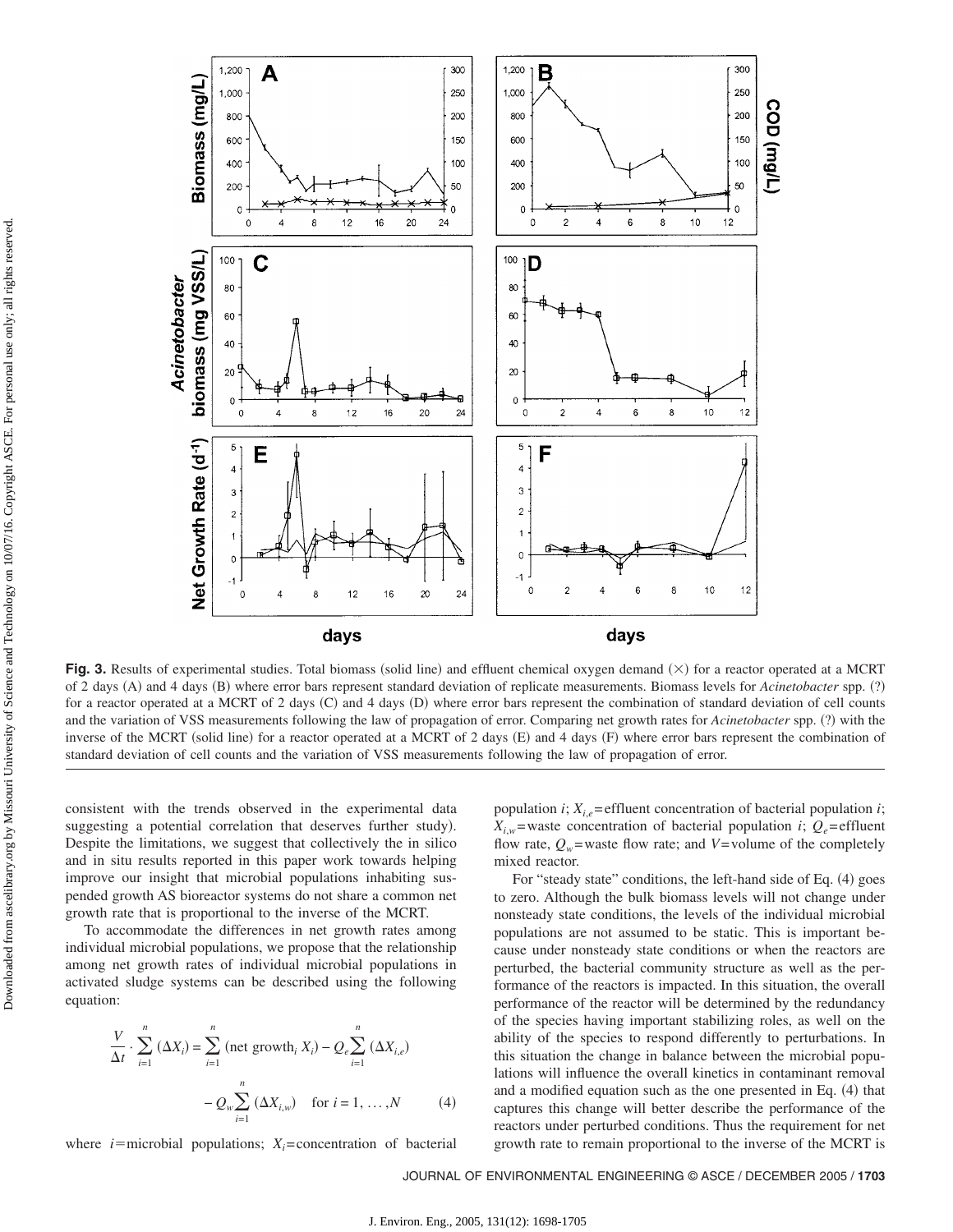maintained while the ability to account for changes in the specific growth rate of individual microbial populations is explicitly included.

#### **Summary and Conclusions**

The experimental results and the model results are two independent studies that both reveal that the bacterial community structure in activated sludge systems is dynamic. Several investigators Eichner et al. 1999; Forney et al. 2001; Boon et al. 2002; Kaewpipat and Grady 2002) have reported that the bacterial community structure of laboratory-scale activated sludge reactors seeded with sludge from domestic wastewater treatment plants was not static but constantly changing. This dynamic in the bacterial community structure in activated sludge could be attributed to several biotic and abiotic factors such as resource competition as was shown in the model predictions presented in this study and another study (Saikaly and Oerther 2004), predation, and new selective pressure imposed on domestic sludge (Forney et al. 2001) (in our case synthetic wastewater as opposed to raw sewage).

The significance of population dynamics in natural and engineered systems has been investigated in several theoretical and experimental studies. Fernandez et al. (1999) have shown experimentally that a dynamic microbial community in a continuously stirred tank reactor, operated anaerobically, can maintain a stable ecosystem function. It is already recognized in ecology that nonequilibrium dynamics and oscillations in species abundances favor species coexistence (Huisman and Weissing 1999, 2000, 2001). It is also known that competition for three or more limiting resources may generate oscillations and chaotic fluctuations in species abundances allowing more species to coexist than there are limiting nutrients (Huisman and Weissing 1999, 2000, 2001; Saikaly and Oerther 2004). This is important because both laboratory and field studies showed that diversity (species richness) is positively related to ecosystem stability Naeem and Li 1997; Tilman 1999). Stability can refer to resistance to disturbance, resilience (rate of recovery after disturbance), and sameness of the identity of community biomass over temporal scales. If the diversity-stability hypothesis developed in these studies of macroecological systems applies to activated sludge systems, then we expect systems with higher diversity to better maintain performance when exposed to environmental perturbations (e.g., toxic shock loads). The importance of diversity in bioreactors was shown in a recent study examining toxic loads of mercury (Canstein et al. 2002). The results of the study showed that diverse communities in packed-bed bioreactors demonstrated enhanced resistance to mercury toxicity as compared to mono culture communities and that the initial diversity was completely recovered after the concentration of mercury was reduced from 10 to 2 mg/L. The results presented in this work are significant because they are relevant to strategies currently used to monitor microbial community structure in AS systems. If the levels of microbial populations in AS bioreactors exhibit a significant degree of variation, then sampling to track the composition of the microbial community structure must be performed on a routine basis to capture the dynamic nature of the community composition. Thus analyses of limited grab samples removed from AS bioreactors may provide an inaccurate "snap shot" of microbial community structure.

#### **Acknowledgments**

The writers would like to thank the Cincinnati Metropolitan Sanitary District for their assistance in gathering samples. Mr. Stroot would like to thank the University of Cincinnati for supporting his research through the University Research Council Fellowship Award.

#### **Notation**

*The following symbols are used in this paper:*

- $b = \text{biomass decay rate}, h^{-1}$ ;
- $K_s$  = half saturation constant, mg L<sup>-1</sup>;
- $Q =$  flow rate, V  $t^{-1}$ ;
- $S_s$  = soluble substrate, mg L<sup>-1</sup>;
- $V =$  volume;
- $X = \text{biomass concentration}, \text{mg } L^{-1};$
- $X_B$  = particulate biomass, mg L<sup>-1</sup>
- $X_s$  = particulate substrate, mg L<sup>-1</sup>;
- $Y =$ yield coefficient  $g g^{-1}$ ; and
- $\mu$  = biomass growth rate, h<sup>-1</sup>; and
- $\theta_c$  = mean cell residence time, sludge age, or solids retention times.

#### **References**

- American Public Health Association, American Water Works Association, and Water Environment Federation (APHA/AWWA/WEF). (1998). *Standard methods for the examination of water and wastewater*, 20th Ed., APHA, Washington, D.C.
- Baltzis, B. C., and Fredrickson, A. G. (1988). "Limitation of growth rate by two complementary nutrients: Some elementary but neglected considerations." *Biotechnol. Bioeng.*, 31, 75–86.
- Boon, N., Goris, J., De Vos, P., Verstraete, W., and Top, E. M. (2000). "Bioaugmentation of activated sludge by an indigenous 3- chloroaniline-degrading Comamonas testosteroni strain, I2gfp." *Appl. Environ. Microbiol.*, 66, 2906–2913.
- Canstein, H. V., Kelly, S., Li, Y., and Wagner-Dobler, I. (2002). "Species diversity improves the efficiency of mercury-reducing biofilms under changing environmental conditions." *Appl. Environ. Microbiol.*, 68, 2829–2837.
- Eichner, C. A., Erb, R. W., Timmis, K. N., and Wagner-Dobler, I. (1999). "Thermal gradient gel electrophoresis analysis of bioprotection from pollutant shocks in the activated sludge microbial community." *Appl. Environ. Microbiol.*, 65, 102–109.
- Fernandez, A., Huang, S., Seston, S., Xing, J., Hickey, R., Criddle, C., and Tiedje, J. (1999). "How stable is stable? Function versus community composition." Appl. Environ. Microbiol., 65(8), 3697-3704.
- Forney, L. J., Liu, W. T., Guckert, J. B., Kumagai, Y., Namkung, E., Nishihara, T., and Larson, R. J. (2001). "Structure of microbial communities in activated sludge: Potential implications for assessing the biodegradability of chemicals." *Ecotoxicol. Environ. Saf.*, 49, 40–53.
- Gujer, W., Henze, M., Mino, T., and Loosdrecht, M. V. (1998). "Activated sludge model No. 3." *Scientific and Technical Rep. No. 9*, International Water Association, London.
- Henze, M., Grady, C. P. L., Gujer, W., Marais, G. vR., and Matsuo, T. (1987). "A general-model for single-sludge waste-water treatment systems." Water Res., 21(5), 505-515.
- Henze, M., Grady, C. P. L., Gujer, W., Marais, G. vR., and Matsuo, T. (1988). "Activated sludge model No. 1." *IAWPRC Scientific and Technical Rep. No. 1*, International Association of Water Pollution Research and Control, London.
- Henze, M., Gujer, W., Mino, T., Matsuo, T., Wentzel, M. C., and Marais, G. vR. (1995). "Activated sludge model No. 2." *IAWQ Scientific and*

**1704** / JOURNAL OF ENVIRONMENTAL ENGINEERING © ASCE / DECEMBER 2005